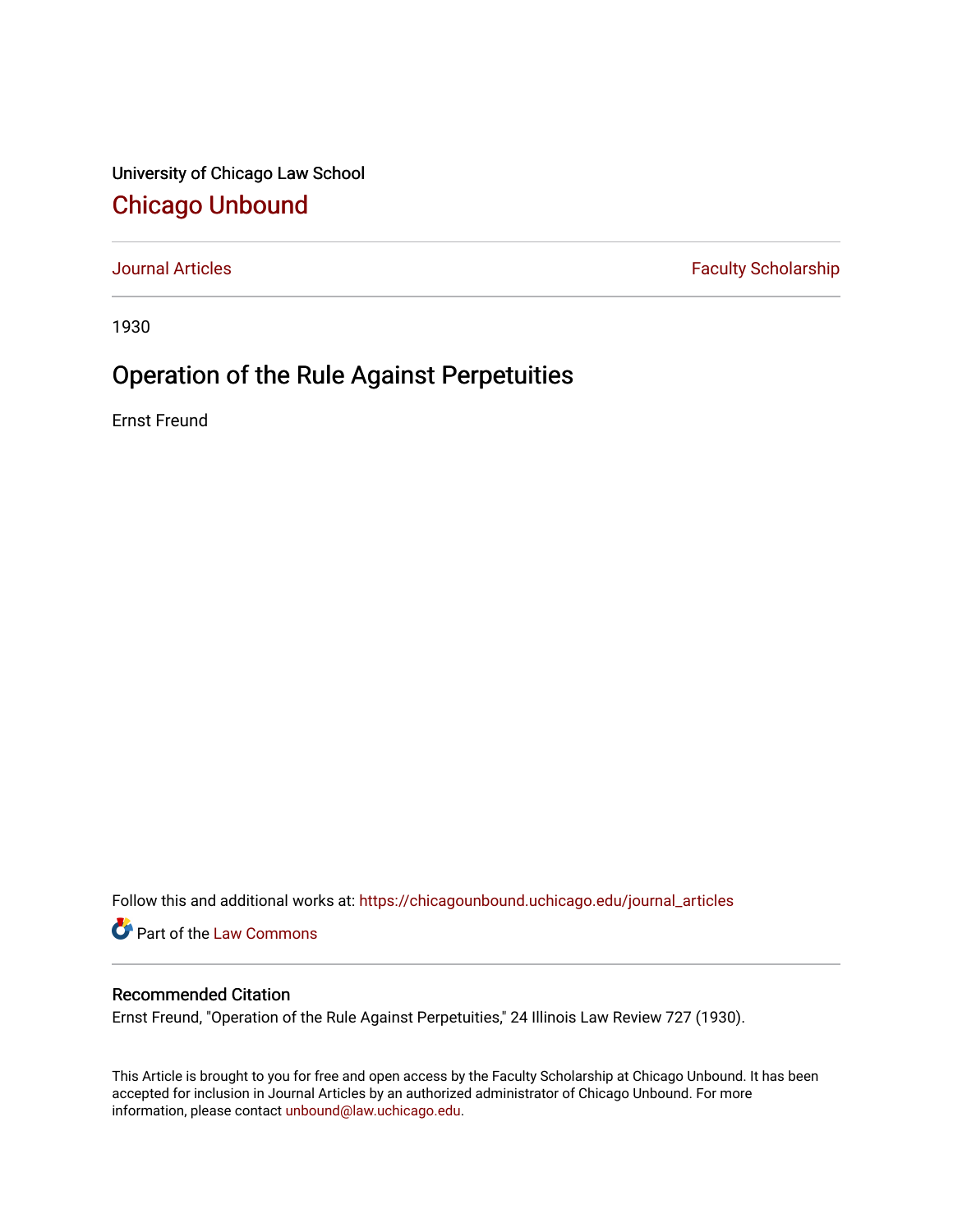## DIVERSITIES

OPERATION OF THE RULE AGAINST PERPETUITIES.—The Rule against Perpetuities permits limitations which postpone the vesting of a gift to the expiration of a period measured by lives in being at the time the gift takes effect, i. e., in case of a will at the death of the testator. The lives determining the period not only need not be lives of beneficiaries, but they also need not be lives of persons specifically enumerated or named. This liberality is only qualified by the requirement that the expiration of the lives must be provable. The language of Lord Eldon in *Thellusson v. Woodford'* is: "During any number of lives, not exceeding that, to which testimony can be applied, to determine, when the survivor of them drops." Sir A. MacDonald, Chief Baron, in the same case said **:2** "any number of lives, the exhaustion of which could be proved without difficulty."

The qualification impairs the definiteness of the rule. Even though it be said that it is not a question of whether the Rule against Perpetuities has or has not been infringed, but whether the gift is void for uncertainty,<sup>3</sup> it remains true that there are few criteria more uncertain in their application than that of certainty or uncertainty.

In the case Re *Villar4* the "period of restriction" set by testator's will was the period ending at the expiration of twenty years from the day of the death of the last survivor of all the lineal descendants of her late Majesty, Queen Victoria, who should be living at the testator's death. Testator died in 1926.

Mr. Butler, former editor of "Burke on Peerage," testified that in 1922 there were one hundred descendants of Queen Victoria living, and that it might be very difficult and very probably impossible (another version makes him say: extremely difficult, if not impossible) in the future to prove who was the last survivor of the lineal descendants of Queen Victoria living September 6, 1926.

Astbury, J., in the Chancery Division of the High Court upheld the will, although with reluctance; he thought that, applying *Thelusson v. Woodford,* the limitation would be void if it were substantially impracticable to ascertain the extinction of the lives, but not void if ordinary testimony were available, although difficult and expensive.

The decision is sustained by the Court of Appeal. Lord Hanworth, M. R., says: "The difficulties are not insurmountable and they may arise, but one cannot say they must arise." "I join with Lord Eldon and Astbury, **J.** in regretting that a will may be validly

- 2. Supra, note 1, at 134.
- **3.** Laurence, **J.,** in 140 L. T. **92.**
- 4. [1929] 1 Ch. 243 [1928] Ch. 471 for report of decision in court below.

**<sup>1.</sup>** (1805) **11** Ves. 112, 146.